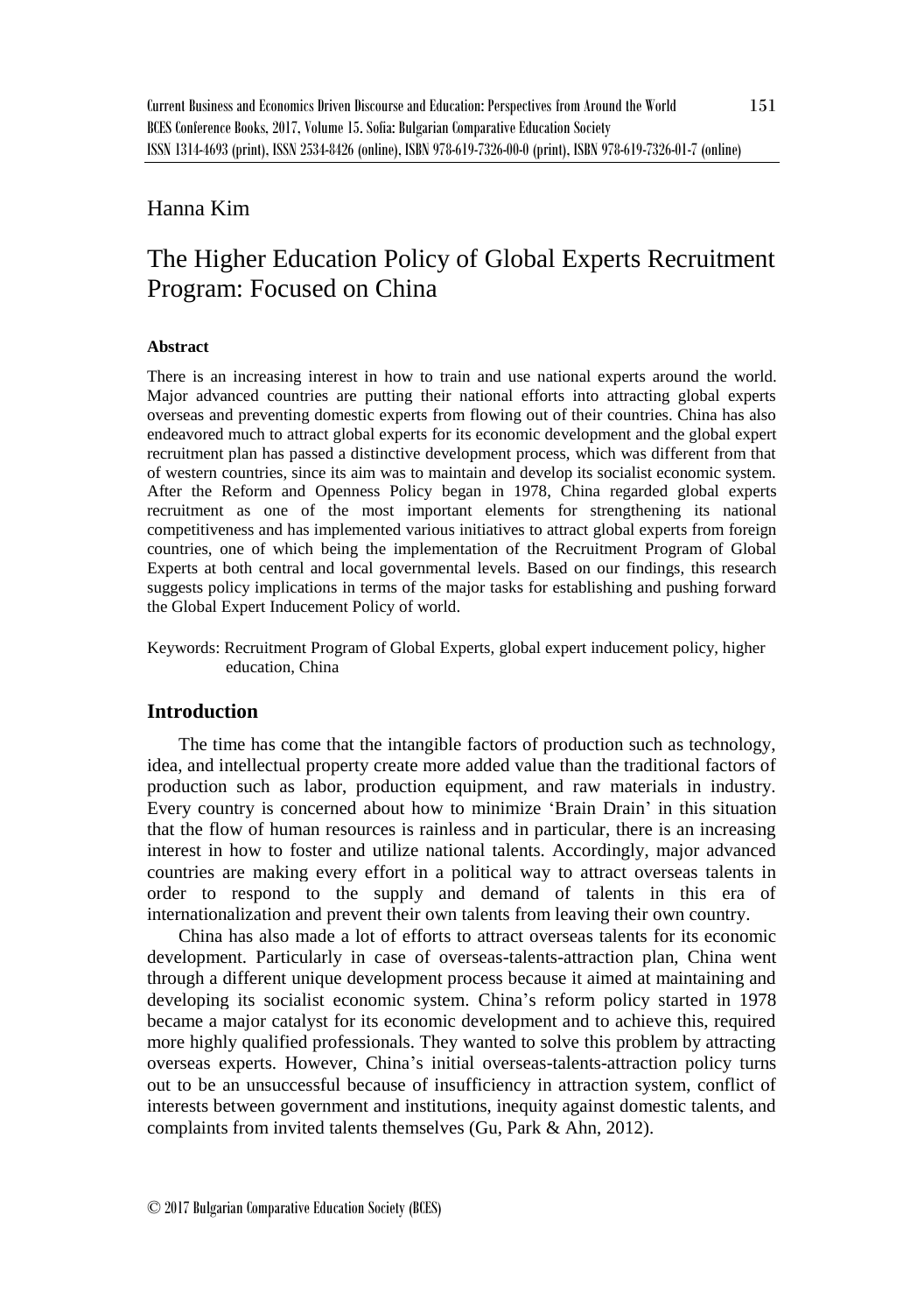This research will delve into China's Recruitment Program of Global Experts focusing on national government policy in detail and to analyze the China's Recruitment Program of Global Experts designed for attracting global experts. Based on the findings of this, it will make policy suggestions for establishing and promoting other country's overseas-talents-attraction policy.

## **China's higher education overseas-talents-attraction policy**

China has regarded enhancement of national competitiveness as core element and promoted policies to attract overseas talents in case of insufficiency since the reform policy in 1978. It's in the 1980s that China started to emphasize on fostering talents according to the international standards. The field of education was burnt to the ground during the Cultural Revolution, which had been sustained for 10 years since 1966. As a result, 'slip event' of domestic talents became noticeable around 1980. To solve such a 'slip event' of domestic experts, Deng Xiaoping presented his idea of guidance, "Respect Knowledge! Respect Experts!". The Chinese government established a policy goal so that domestic talents could participate in its national development project according to this idea of guidance and every government department promoted various international talents-attraction policies accordingly. Looking back, it can be seen that overseas talents-attraction policies began to be enacted when China's economic development began to recover in 1980s (COD, 2008).

In the first place, Chinese Academy of Science was the representative agency that promoted overseas talents-attraction projects in the 1980s. At this time, the goal of the Chinese Academy of Science's talents-attraction policy was largely to make up for the 'slip event' of talents for the past 10 years. Particularly in this period, policies and measures to induce the young generation of scholars was a priority. After more than 10 years of efforts until early in the 1990s, young researchers in Chinese Academy of Science grew rapidly and their level of quality improved. However, the overall research capacity wasn't improved because the number of young researchers increased, whereas that of leading scholars who could lead them was lacking. Accordingly, an ability to foster the leaders who could lead the Chinese Academy of Science emerged as an important challenge and under such a background, 'Hundred People Plan' was enacted in the 1990s (China Education Daily, 2009).

In 1994, China expanded its research funds despite poor financial status and supported the scholars selected through 'Hundred People Plan'. In the same year, National Natural Science Foundation (NNSF) established 'NNSF's Outstanding Youth Plan'. Unlike the background of 'Hundred People Plan', this plan was one of the overseas-talents-attraction policies targeting young international students who would hesitate to determine whether they would remain in foreign countries after acquiring a degree or return to China after a degree. Such young scholars are talents who strived to concentrate on their studies even in their difficult situations and overcame various difficulties under poor environment ever after the Cultural Revolution. 'NNSF's Outstanding Youth Plan' was a meaningful plan in that the State Council established a plan to induce them to return to China (China Education Daily, 2009).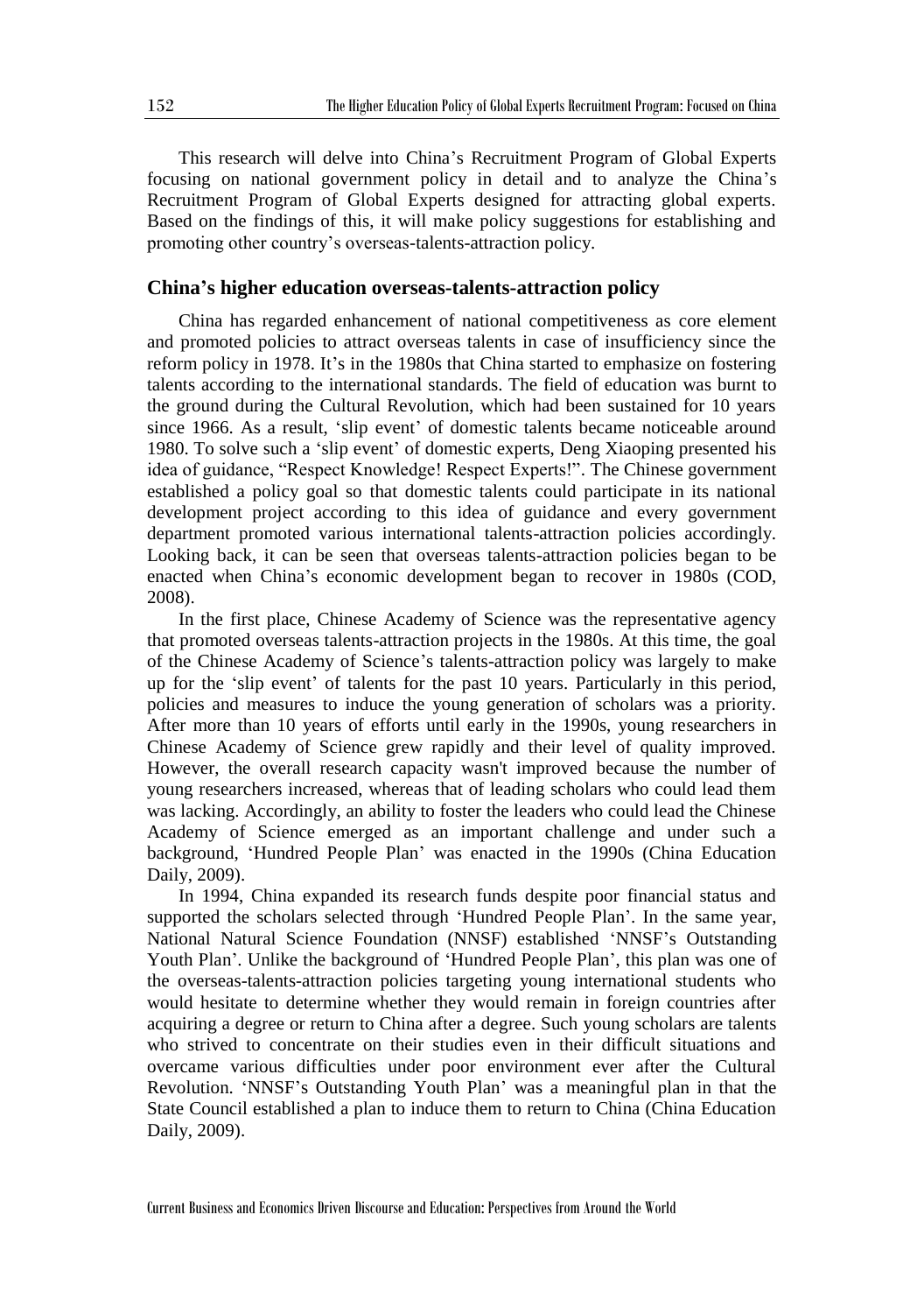On the one hand, the Chinese government's policy was that they encouraged their students, who were already employed overseas or still while at school, to study overseas and then return to China, but it was optional. Based on such overseastalents-attraction policy, the Chinese Ministry of Education established 'Parental Affection (Chunwi) Plan' in 1996 (Ju & Yang, 2010). To encourage international students who studied abroad to return to China, the Chinese Ministry of Education and Rijyacheong, a businessman in Hong Kong together established 'JangGang Scholar Encouragement Plan' in August 1998 (Jiao, 2006). They also established a network with overseas scientific inquirers and research organizations and established an efficient cooperative research system, and to improve the activeness of scholars who hoped to improve the most advanced scientific technology creatively, China Association for Science and 35 international scientific institutions jointly conducted 'National Action Plan on International Intellectual Resources' in February 2004.

The Department of Human Resources Social Security established 'Deficit Plan' in 2009. This plan is a project designed to complement the Returned-International-Students' Volunteer Work conducted by the Department of Human Resources since 1988. In 2010, the State Oceanic Administration published 'Marine Human Resources Plan', which stressed importance to the development of talents in marine field in accordance with this guideline "Develop Professionals Necessary for Economic and Social Development" based on "Guideline for National Long-term Talents Development (2010-2020)" proclaimed by the central authorities and the State Council (The Central Government of The People's Republic of China, 2011). The marine field is the most important area for economic and social development in China and an ability to build a marine super power is one of the core goals of China for the  $21<sup>st</sup>$  century. To this end, they promoted a systematic marine-talents training project at a national level. Above all, in order to convert human resources into productive capacity, they tried various efforts, which included overseas-talentsattraction policy for fostering international talents.

Most of China's current overseas-talents-attraction policies are led by the Ministry of Education, the Ministry of Human Resources Social Security, and the State Oceanic Administration. In addition to these government departments, China's representative projects are led by the Chinese Academy of Science, the National Natural Science Foundation, and the China Association for Science & Technology. Especially, the 'Recruitment Program of Global Experts' implemented in 2008 is a strategic talents-attraction plan at a national level and controlled by the Chinese Communist Party Central Committee by establishing a 'Talents Training Cooperative Office'.

China's current overseas-talents-attraction policy mostly consists of short-term support programs despite the presence of domestic and overseas talents attraction policies. This indicates that the fundamental purpose of China's overseas expertsattraction policy is a transfer of such talents' technology and intellectual assets into China rather than just achieving an outcome of bringing 'people' into China. Most of talents-attraction plans target international students who are interested in returning home or scholars who have their academic position overseas. Such highquality talents have already shown their achievements in the field of research or their potential to expect good results.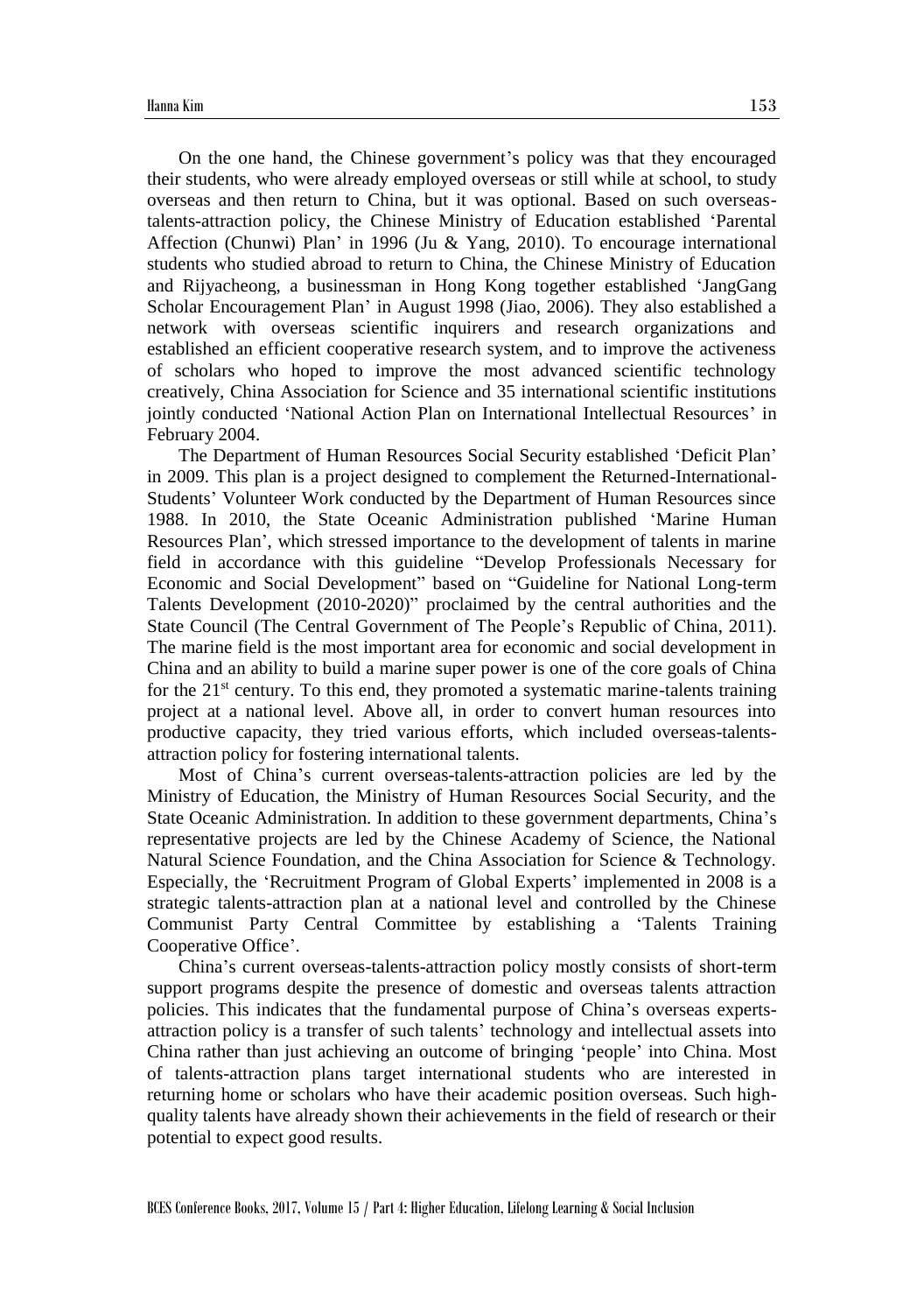Furthermore, as the focus of various talents-attraction plans varies, the characteristics and outcomes of such talents-attraction plans appear different, and both field of and content of application are subject to the purpose. 'Parental Affection Plan Project', for example, is adjusting its field of research, direction of major field, and characteristics of program for talents depending on their need every year. 'JangKang Scholars Encouragement Plan' is combined with 'Project 211' and its main purpose is to foster mentors for young university schoolteachers by attracting talents with excellent capacity. 'Marine Talents Plan' is focusing on attracting talents from various fields such as science and engineering, agriculture, medicine, food safety, environment, biological pharmaceuticals, photoelectrical information technology, digital technology, social welfare, etc.

Major achievements of such talents-attraction programs cannot be ignored. The outcome of 'Parental Affection Plan Project' lies in providing support to the development of Chinese western regions by conducting 'Western Region Construction Project for Chinese Students who Studied in France' with the Gansusheng Government of China and the Chinese Embassy in France. Through 'JangKang Encouragement Plan' (Jiao, 2006), 799 scholars were employed as professors in 97 Chinese universities. In addition, 24 'JangKang Scholars' specially invited professors were appointed as director of Chinese Academy of Science and director of Chinese Project Research Center and 57 specially invited JangKang scholars were appointed as senior research scientist for '973' Project. 'Marine Talents Plan' became a foundation for constructing seven bases such as China's Shinjang Base-International Center for Sustainable Development Research in the Dry and Semiarid Regions, Fuxin Base, ChangChun Base-ChangChun Overseas Scholars Business Startup Complex, Capital Base, Heopeoi Base, Changzhou Base, and Fujian Base. Through 'Deficit Plan', over 10,000 technical cooperation and exchange programs were achieved until 2010 and became a great help for regional development and every field. In this process, 7,000 scholars participated in regional development programs and achieved more than 2,000 cooperative consultations (CPGPC, 2010).

Despite such visible achievements, there are not-a-few problems in that talentsattraction policy caused exhausting competition between regional governments, that they did not achieve good results in attracting the world's greatest scholars due to limitations in research condition and market environment and they rather selected secondary talents, that they over-exaggerated their talents-attraction outcomes, that some international talents who returned to China only benefited from the overseastalents-attraction programs and came and went from foreign countries too frequently, that many overseas talents worked for domestic universities although they already had an official job overseas or were in a situation that they could not inform overseas office about their employment in China, and that they were reluctant to sign although they acquired an academic achievement through collaborative research project in China.

# **China's Recruitment Program of Global Experts for attracting overseas talents**

The Recruitment Program of Global Experts, also known as Thousand People Plan is an overseas-talents-attraction project at a national level to attract the world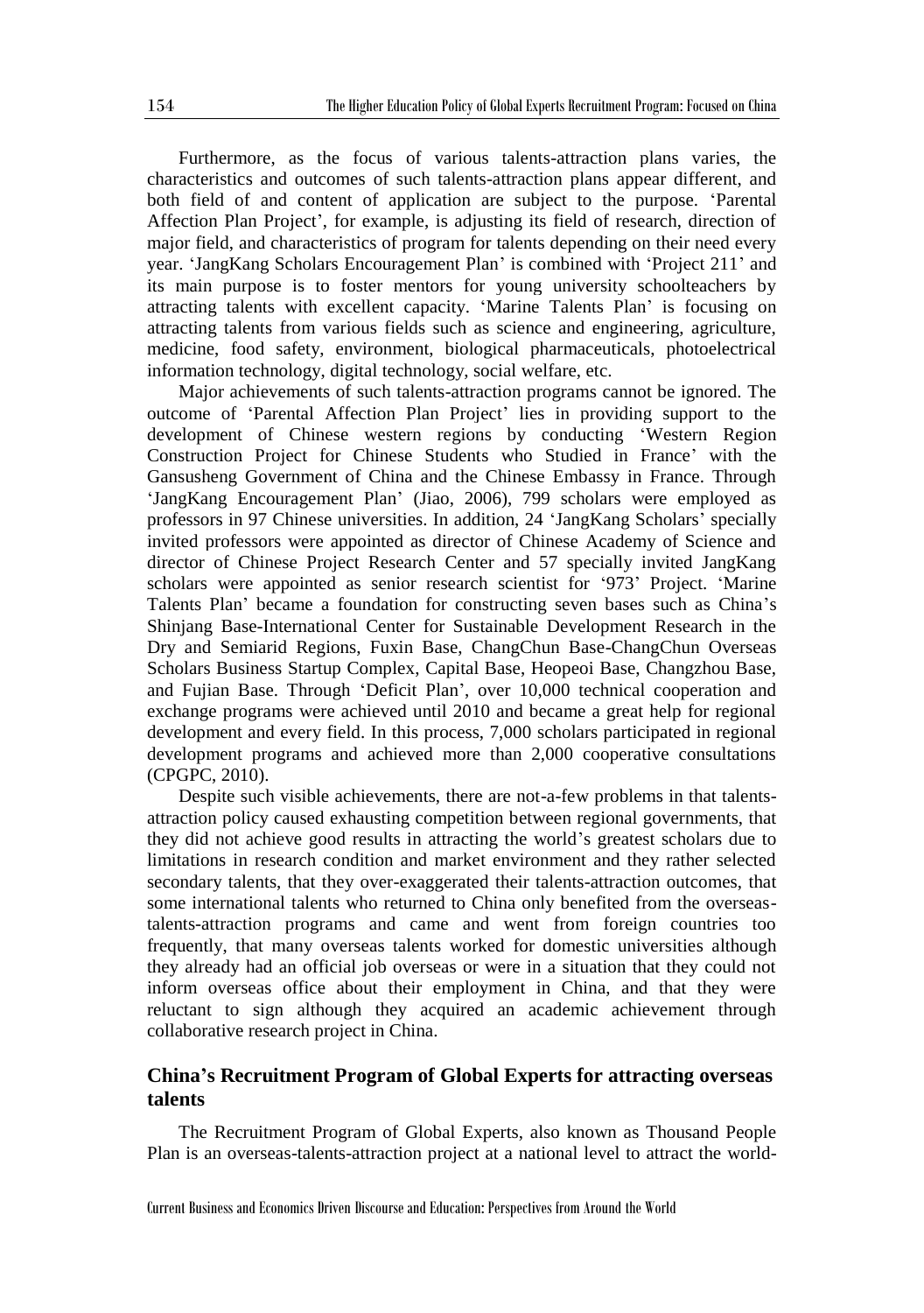class scholars and more than one thousand professors by investing a massive budget for the next 5-10 years. The purpose is to achieve economic growth and sophisticated industrialization in China. In other words, it is a program to attract scientists and key important talents required for promoting key technology development, advanced technology and industry development, and emerging academic development and support them to engage in China's technical innovation and business startup programs (Ryu, Um & Kwon, 2011). The number of talents attracted through the Recruitment Program of Global Experts is more than 1,500 in 2012.

The Recruitment Program of Global Experts is different from the existing overseas-talents-attraction plans in terms of scope of support and technical requirement. If failed in the individual screening for the Recruitment Program of Global Talents (Thousand People Plan), they are allowed to apply for Hundred People Plan (Recruitment Program of One Hundred People) again. In case of Hundred People Plan, the Chinese Academy of Science led it, whereas Thousand People Plan is a comprehensive and massive project in which most of relevant departments participated under the Central Government Communist Party. Furthermore, the existing policy was based on simple innovation-type talents attraction, whereas Thousand People Plan is an expanded innovation-type centering on the sophisticated industrialization and industrial leader including experts specialized in business startup and financing. Therefore, it is necessary to understand and analyze the contents, current status, and outcomes of Thousand People Plan in order to predict the flow of changing China's Open Innovation and future growth.

The purpose of the Recruitment Program of Global Experts is to bring overseas excellent talents into Concentrated National Innovation Projects, Concentrated Departments, Concentrated Laboratories, Central Enterprise, and State-Owned Commercial Financial Institutions and utilize them for China's economic growth and sophisticated industrialization. It's a program to attract leading scientists and talents who will become a driving force to seek for core technical development, high-tech industrial development, and emerging academic development and help them to strive for China's technical innovation and business startup.

The fundamental principle of the Recruitment Program of Global Experts is, first, to concentrate on expanding excellent talents attraction depending on the demands of national economy and social development based on the concentrated expansion in principle and promote the world-class excellent innovative talents and groups attraction plans. Second, it is to exert the role of overseas excellent talents as fully as possible by establishing an innovative mechanism and project operation mechanism and creating excellent environments based on the expanded role in principle. Third, it is to introduce special policies according to the excellent talents attraction and utilization programs based on special task and special treatment in principle and to offer the best customized Demand-On benefits. Fourth, it is to establish an organic cooperative mechanism between sub-task groups, lead agencies, and recruiting agents based on efficient operation in principle.

Although there are many overseas-talents-attraction programs at the central government and local government level, the Recruitment Program of Global Experts is the strongest overseas-experts-attraction program that is promoted by the Chinese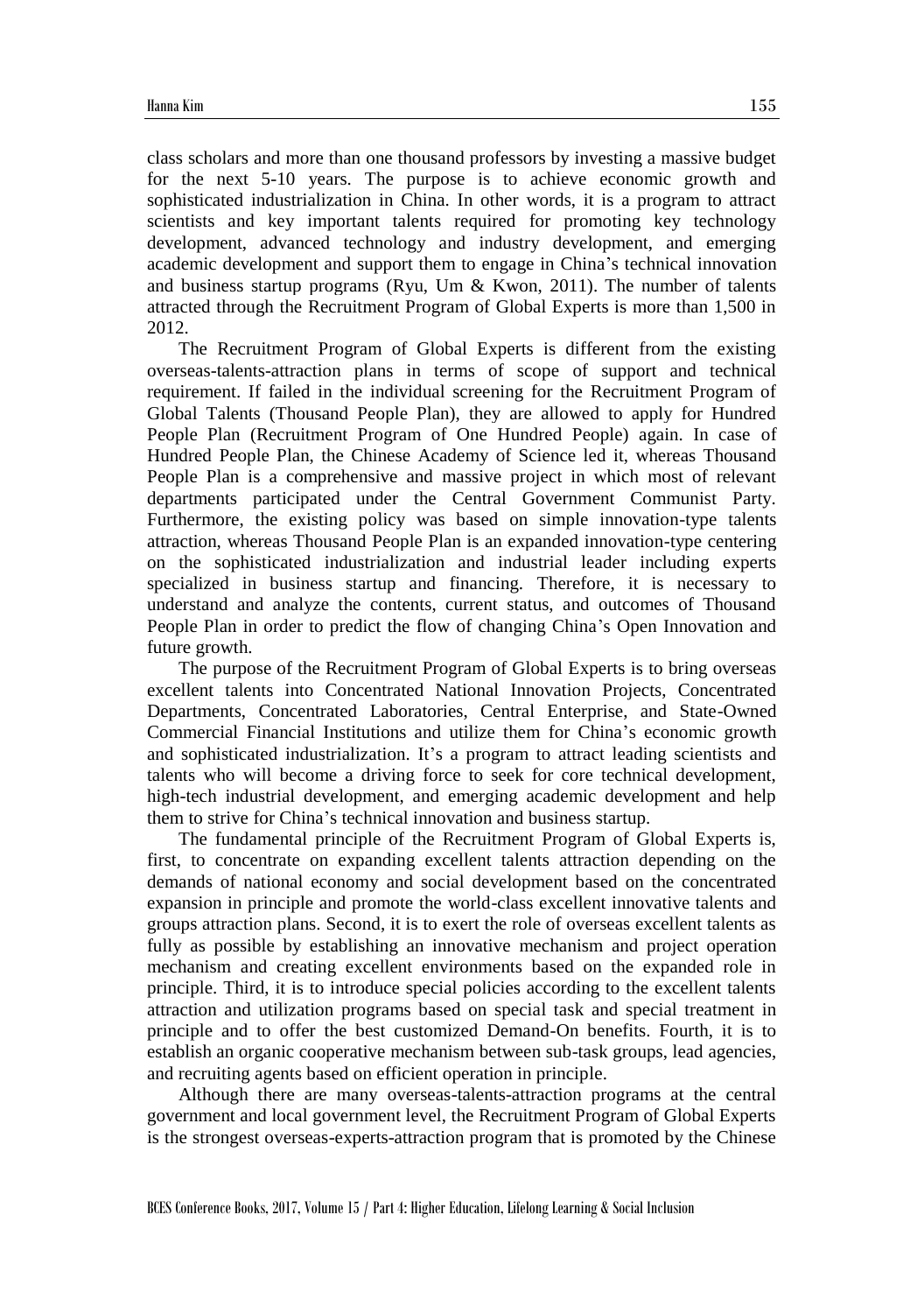Communist Party. Indeed, the government organization led by the Recruitment Program of Global Experts is a kind of task force specialized in attracting overseas talents under the government, which is called as 'Overseas Talents Attraction Sub-Task Group' and thus led by the Central Organization of the Communist Party and the Government's Manpower Resources Social Security Department and participated by the Government's relevant departments.. And the overseas-talentsattraction-specialized service bureau under the experts division of the Central Organization of the Communist Party is engaged in ordinary works related to the Recruitment Program of Global Experts. The purpose of China's taking the lead in attracting high-quality experts is to develop China's status a step further in the international division-of-labor structure based on the leverage of creative intellectual labor (Southern Daily, 2012).

The general requirements for applying for the Recruitment Program of Global Experts are that you ought to have a doctor's degree overseas; you should not exceed 55 years old in principle; and your period of work in China every year should exceed 6 months. And you should meet one of the following conditions. First, you should be an overseas innovation-type expert who has a career of having worked as an expert equivalent to the position of professor in overseas famous universities or research agencies. Second, you are an overseas talent who has a career of having worked for more than 3 years in the field of advanced technical profession and administrative management at internationally famous enterprises and financial institutions. Third, you are a business startup-type expert who holds a unique intellectual property or core technology and has an experience with starting up a business independently overseas and is well aware of the related industrial field and international norms. Fourth, it's an excellent innovative business startup-type expert who is urgently required at a national level.

#### **Implications and conclusions**

In China, the number of students studying overseas has been increasing amid rapid economic development, whereas the number of those who studied overseas and then returned home has been decreasing. This became a national issue. Of the total 1,620,000 Chinese people who studied overseas over the 31-year period (1978- 2009), only around 500,000 returned home. In particular, the fact that about 240,000 returned home among 920,000 individuals between 2002 and 2008 highlights the national demand for, and necessity of the Recruitment Program of Global Experts. In 2008, the Recruitment Program of Global Experts implemented and employed world-class scholars, entrepreneurs, and professional technicians. It also input them into national concentrated tasks, higher educational institutions and research centers, state-owned firms and banks as well as high-tech industrial complexes. At the same time, as their resettlement funds and housing, medicine, education and insurance provisions got better and their social improved, systematic outcomes began to appear more favorable.

In 2011, the number of students who studied abroad and returned home was around 147,000, which was a 45% increase compared to the previous year. As of November 2011 the Recruitment Program of Global Experts attracted 1,143 excellent overseas experts, among whom 880 were innovation-type experts (77%) and 263 were business startup-type experts (23%). These people are contributing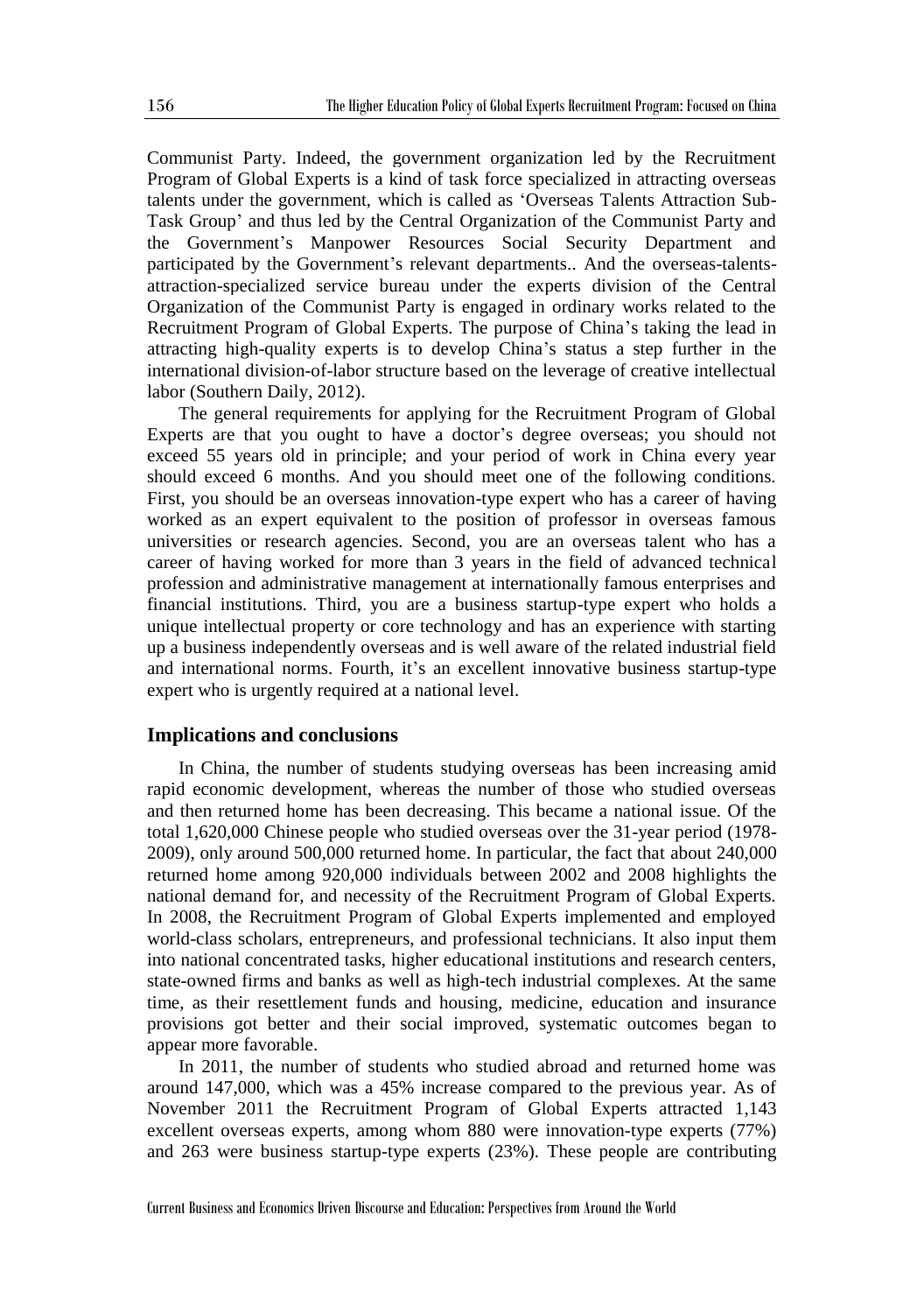significantly to the development of the high-tech and finance industry which had been the relatively weak segments of the Chinese economy.

However, the Recruitment Program of Global Experts promoted so far has many side effects despite the visible outcomes. First, in the process of conducting the Recruitment Program of Global Experts, they are too leaned toward particular experts. So it's pointed out that they are inefficient in managing the rest. Also they have been criticized for being too passive in discovering low-profile experts because they only focus on known figures in the media. Another problem is that such quantitative selections and governmental plans cannot verify the true credibility and faithfulness of the experts.

There is a mal-adaptation phenomenon for invited experts because their original backgrounds are quite different from China's unique research and living environment. Still more, overseas experts' western and liberal style can be a potential threatening factor politically. At the same time, accompanied family's employment, family housing and medical service issues are among the potential problems despite various conveniences provided by the governmental.

Another problem is the issue of inequality between domestic scholars and returned overseas experts. The Recruitment Program of Global Experts aims to select overseas experts and provide very lucrative incentives, but may face two problems. First, domestic scholars in China might lose some opportunities for research. As there are limited budgets, domestic researchers' opportunities for research may be diminished if such opportunities are given to overseas experts. Although domestic scholars in China have the same capacity compared to the overseas experts, their willingness to conduct quality research could be reduced because the same treatment available to overseas experts is not given to them. This might raise problems for the long-term viability of the Program.

We also should investigate success and failure factors in attracting overseas experts and prepare for policy measures accordingly. The challenges are as follows:

Firstly, in order to address the potential challenges, it is necessary to take into consideration any relevant laws or systems which would affect this project. Two of the key factors in determining the ultimate success or failure of this are program management/supervision and accessibility. Efficient management or supervision can provide measures for relieving unnecessary regulations.

A second challenge may be the ability to create enough empathy towards China to make people want to come and to gain and maintain overseas' experts trust in the likelihood of success. Therefore it will be essential to publicize reports of prior successful cases. If people cannot trust in such a project, there will be a limitation in the end.

Thirdly, each task and detailed sub-task should be approached strategically by setting a clear goal for attracting overseas experts. If a goal is not clear, corporate strategy cannot be comprehensive and thus it's difficult to put various tasks into action. In particular, domestic and international investigation of demands, publicity strategy for attraction, organization and utilization of expert groups, and improvement of operating system of committee are important challenges to approach in a strategic way by setting a clear goal.